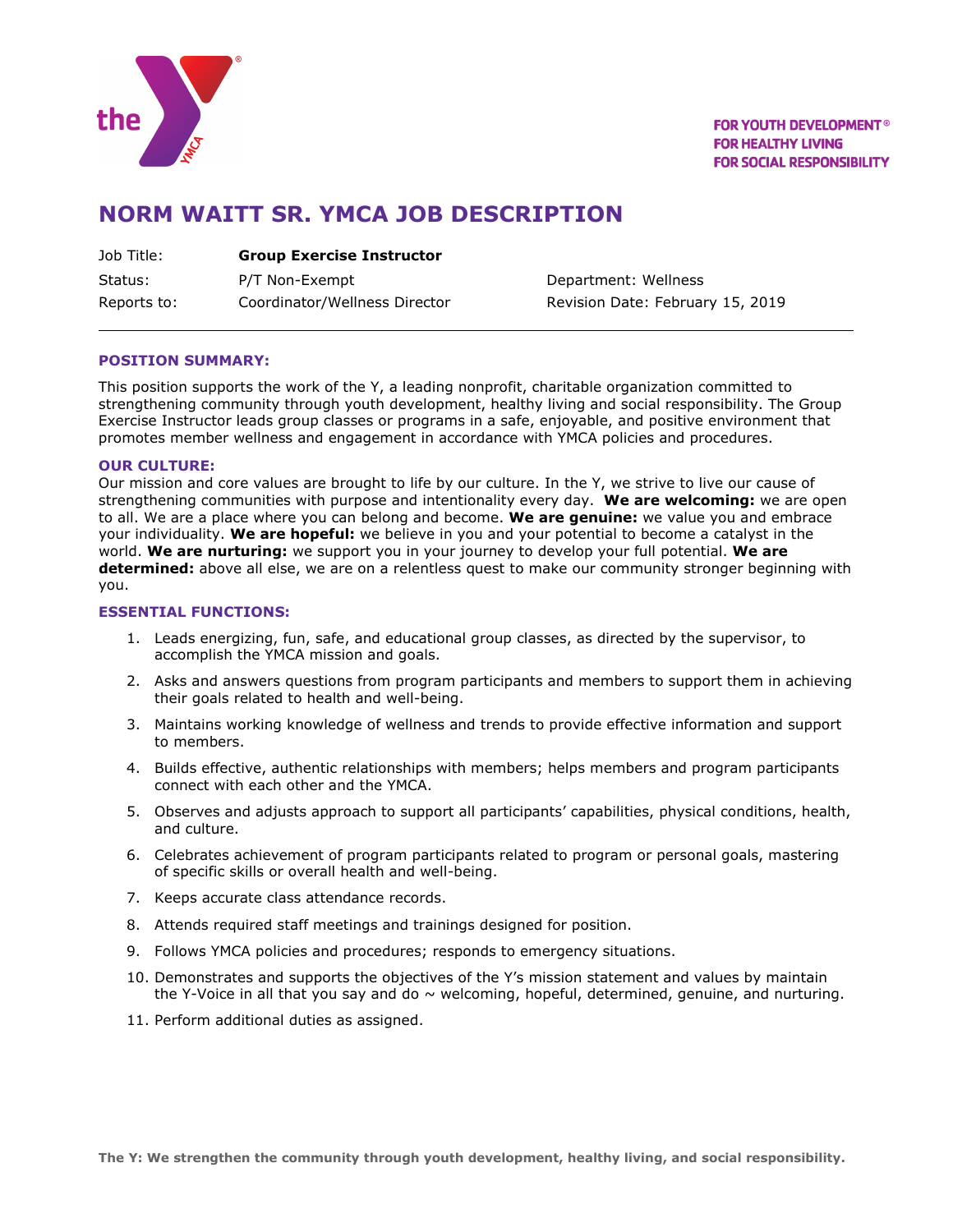# **NORM WAITT SR. YMCA JOB DESCRIPTION**

### Job Title: **Group Exercise Instructor**

## **YMCA COMPETENCIES (Leader):**

- Developing Self & Others
- **Inclusion**
- Program/Project Management
- Emotional Maturity

### **QUALIFICATIONS:**

- 1. Must complete the following trainings:
	- CPR/AED/First Aid Certifications or equivalent certifications approved by the YMCA
	- Blood Borne Pathogens Training or equivalent training approved by the YMCA
	- Emergency procedure training
	- All trainings designed for your position
- 2. Required certifications: national certification (ACE, NETA, AFAA, NASM) in group fitness instruction, personal fitness, personal trainer or YMCA Foundations of Group Exercise certification.
- 3. Certification or trained in areas of expertise.
- 4. Previous experience teaching group exercise classes preferred.
- 5. At least 18 years of age.

## **WORK ENVIRONMENT & PHYSICAL DEMANDS**

The physical demands described here are representative of those that must be met by an employee to successfully perform the essential functions of this job. Reasonable accommodations may be made to enable individuals with disabilities to perform the essential functions.

- Ability to Lift 25 pounds using proper technique.
- Ability to plan, lead and participate in activities.
- Work in a team environment and encourage open communication regarding concerns/issues with children, parents or co-workers.

#### **EFFECT ON END RESULT:**

- The Y will be recognized by the community as providing consistently excellent group exercise classes that help encourage and reinforce a healthy and active lifestyle.
- The Y will effectively connect and build relationship with its members and the community, increasing member enrollment and retention and ultimately increasing the number of people positively impacted by the Y.

#### **SIGNATURE:**

Today's date: \_\_\_\_\_\_\_\_\_\_\_\_\_\_\_\_\_\_\_\_\_\_\_

I have reviewed and understand this job description.

Employee's name Employee's signature

Supervisor's name Supervisor's signature

**The Y: We strengthen the community through youth development, healthy living, and social responsibility.**

\_\_\_\_\_\_\_\_\_\_\_\_\_\_\_\_\_\_\_\_\_\_\_\_\_\_\_\_\_\_\_\_\_\_ \_\_\_\_\_\_\_\_\_\_\_\_\_\_\_\_\_\_\_\_\_\_\_\_\_\_\_\_\_\_\_\_\_\_\_\_\_\_\_\_\_

\_\_\_\_\_\_\_\_\_\_\_\_\_\_\_\_\_\_\_\_\_\_\_\_\_\_\_\_\_\_\_\_\_\_ \_\_\_\_\_\_\_\_\_\_\_\_\_\_\_\_\_\_\_\_\_\_\_\_\_\_\_\_\_\_\_\_\_\_\_\_\_\_\_\_\_